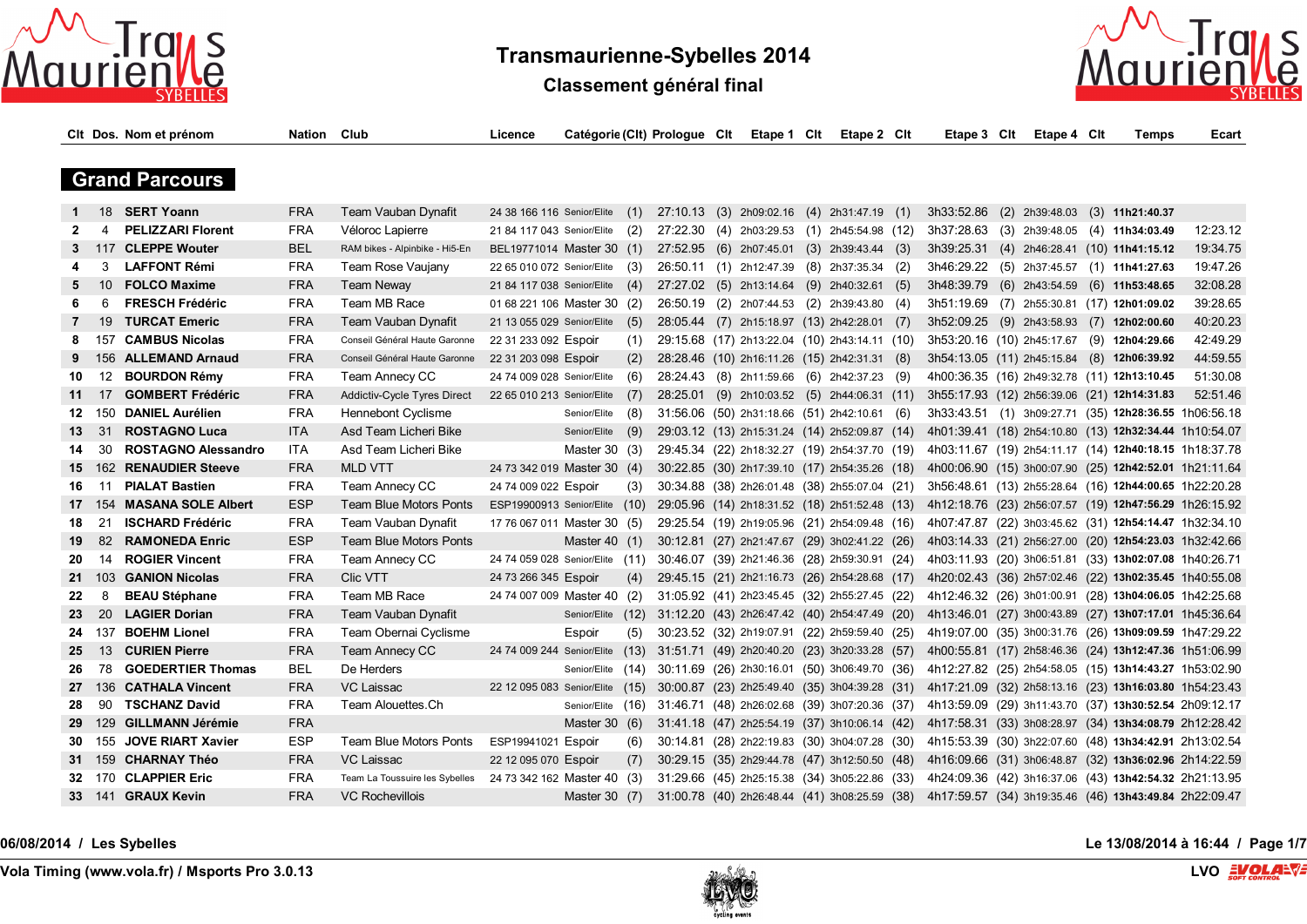

# **Transmaurienne-Sybelles 2014 Classement général final**



|    |        | CIt Dos. Nom et prénom         | Nation Club |                                                                                                  | Licence                                                                        | Catégorie (Clt) Prologue Clt |     |  | Etape 1 Clt | Etape 2 Cit                                                     | Etape 3 Clt                                            | Etape 4 Clt | Temps | Ecart |
|----|--------|--------------------------------|-------------|--------------------------------------------------------------------------------------------------|--------------------------------------------------------------------------------|------------------------------|-----|--|-------------|-----------------------------------------------------------------|--------------------------------------------------------|-------------|-------|-------|
| 34 |        | 66 GERARD Samuel               | <b>FRA</b>  | Redon Oc                                                                                         | 06 35 040 258 Espoir                                                           |                              | (8) |  |             | 29:38.63 (20) 2h24:33.09 (33) 3h02:47.88 (27)                   | 4h23:16.72 (40) 3h23:40.74 (50) 13h43:57.06 2h22:16.69 |             |       |       |
|    |        | 35 163 BARDSLEY Ben            | GB          | Cyclewise Altura                                                                                 |                                                                                | Master 40 $(4)$              |     |  |             | 33:19.28 (63) 2h28:19.45 (44) 3h09:50.38 (41)                   | 4h20:18.55 (38) 3h13:00.12 (40) 13h44:47.78 2h23:07.41 |             |       |       |
| 36 |        | 15 ARNAUD Vincent              | <b>FRA</b>  | Addictiv-Cycle Tyres Direct                                                                      | 24 26 090 211 Espoir                                                           |                              | (9) |  |             | 30:24.22 (33) 2h17:36.11 (16) 2h53:56.71 (15)                   | 4h28:16.54 (45) 3h34:36.89 (64) 13h44:50.47 2h23:10.10 |             |       |       |
|    |        | 37 145 BACHSCHMIDT Frédéric    | FRA         | Team Ec Colmar                                                                                   |                                                                                | Master 40 $(5)$              |     |  |             | 30:32.21 (37) 2h23:28.98 (31) 3h04:41.13 (32)                   | 4h38:28.18 (53) 3h13:41.23 (41) 13h50:51.73 2h29:11.36 |             |       |       |
|    |        | 38 128 HIRSINGER Jean-Philippe | <b>FRA</b>  | <b>EC Colmar</b>                                                                                 | 01 68 029 148                                                                  | Master 40 $(6)$              |     |  |             | 32:30.85 (58) 2h29:50.32 (48) 3h06:18.05 (35)                   | 4h20:02.57 (37) 3h24:26.27 (52) 13h53:08.06 2h31:27.69 |             |       |       |
| 39 |        | 71 FESQUET Sylvain             | <b>FRA</b>  | Conseil Général Haute Garonne                                                                    | 22 31 025 106 Espoir                                                           |                              |     |  |             | (10) 30:23.03 (31) 2h21:26.64 (27) 3h05:49.15 (34)              | 4h12:27.23 (24) 3h44:53.19 (80) 13h54:59.24 2h33:18.87 |             |       |       |
| 40 |        | 49 MERLE Julien                | <b>FRA</b>  | <b>UC Salindres</b>                                                                              | 13 30 035 274 Master 30 (8)                                                    |                              |     |  |             | 32:16.73 (55) 2h37:33.10 (61) 3h03:37.00 (28)                   | 4h32:14.76 (48) 3h10:42.25 (36) 13h56:23.84 2h34:43.47 |             |       |       |
|    |        | 41 130 THOMAS Sebastien        | <b>FRA</b>  | VTT Club Gevrey                                                                                  |                                                                                | Master $30(9)$               |     |  |             | 32:14.58 (53) 2h29:44.47 (46) 3h09:23.28 (39)                   | 4h28:01.56 (44) 3h17:25.01 (45) 13h56:48.90 2h35:08.53 |             |       |       |
|    |        | 42 143 ROSTAIN Pierre          | <b>FRA</b>  | Ecov                                                                                             | 24 69 018 008 Senior/Elite (17) 30:24.32 (34) 2h25:50.70 (36) 3h10:55.01 (44)  |                              |     |  |             |                                                                 | 4h37:18.27 (52) 3h14:18.79 (42) 13h58:47.09 2h37:06.72 |             |       |       |
| 43 |        | 64 MARTIN Camille              | <b>BEL</b>  | Raes Niner Cycling Team                                                                          |                                                                                |                              |     |  |             | Master 30 (10) 31:38.95 (46) 2h28:59.30 (45) 3h12:28.33 (47)    | 4h13:46.26 (28) 3h32:03.74 (60) 13h58:56.58 2h37:16.21 |             |       |       |
| 44 | 50     | <b>MORRA Gwenaël</b>           | <b>FRA</b>  | <b>Vélo 101</b>                                                                                  | 21 04 148 076 Senior/Elite (18) 28:37.07 (11) 2h27:29.51 (43) 3h12:50.55 (49)  |                              |     |  |             |                                                                 | 4h24:09.30 (41) 3h32:16.99 (61) 14h05:23.42 2h43:43.05 |             |       |       |
|    |        | 45 144 VERMEEREN Xavier        | <b>BEL</b>  | <b>Trust Mtb Team</b>                                                                            |                                                                                |                              |     |  |             | Master 30 (11) 33:59.00 (71) 2h32:10.13 (52) 3h19:47.81 (54)    | 4h36:24.83 (50) 3h12:53.28 (39) 14h15:15.05 2h53:34.68 |             |       |       |
|    |        | 46 107 BROTTET Julien          | <b>FRA</b>  | Team Isère Montagne                                                                              |                                                                                |                              |     |  |             | Master 30 (12) 34:25.45 (75) 2h33:13.84 (57) 3h20:47.52 (58)    | 4h32:52.64 (49) 3h17:18.02 (44) 14h18:37.47 2h56:57.10 |             |       |       |
| 47 | 33     | <b>ROCHETEAU David</b>         | FRA         | Team BS Sport                                                                                    | 24 42 003 059 Master 40 (7) 31:10.42 (42) 2h30:05.39 (49) 3h17:26.75 (52)      |                              |     |  |             |                                                                 | 4h44:48.24 (59) 3h20:43.64 (47) 14h24:14.44 3h02:34.07 |             |       |       |
| 48 |        | 83 LONCHAMPT Loïc              | <b>FRA</b>  | Vesoul Vélo Evasion                                                                              | 11 70 009 019 Master 30 (13) 32:17.20 (56) 2h32:27.28 (54) 3h18:08.04 (53)     |                              |     |  |             |                                                                 | 4h38:39.55 (54) 3h24:36.41 (53) 14h26:08.48 3h04:28.11 |             |       |       |
| 49 |        | 32 MOREL Emmanuel              | <b>FRA</b>  | Team Sojasun Cyclisme                                                                            | 06 35 344 027                                                                  | Master 40 (8)                |     |  |             | 34:32.03 (77) 2h47:06.50 (81) 3h23:08.92 (60)                   | 4h29:41.10 (46) 3h12:44.18 (38) 14h27:12.73 3h05:32.36 |             |       |       |
| 50 |        | 51 LE COGUIC Fabien            | <b>FRA</b>  | Ucp Loudeac                                                                                      | 06 22 314 034 Senior/Elite (19) 29:09.53 (15) 2h32:10.67 (53) 3h20:15.18 (56)  |                              |     |  |             |                                                                 | 4h53:20.68 (66) 3h24:39.90 (54) 14h39:35.96 3h17:55.59 |             |       |       |
|    |        | 51 100 WILLIAMSON Nick         | FRA         |                                                                                                  |                                                                                |                              |     |  |             | Master 30 (14) 33:47.33 (69) 2h41:40.80 (68) 3h11:40.62 (46)    | 4h46:30.77 (60) 3h26:23.70 (57) 14h40:03.22 3h18:22.85 |             |       |       |
|    |        | 52 165 COQUIN Stéphane         | <b>FRA</b>  | VC Laillé Vallons de Vilaine                                                                     | 06 35 437 003 Master 40 (9)                                                    |                              |     |  |             | 33:11.89 (62) 2h36:46.34 (60) 3h27:12.91 (64)                   | 4h43:28.00 (58) 3h22:46.08 (49) 14h43:25.22 3h21:44.85 |             |       |       |
|    |        | 53 140 CHEVILLON Eric          | <b>FRA</b>  | <b>VTT Club Gevrey</b>                                                                           | 05 21 027 057 Master 40 (10) 32:11.48 (52) 2h40:25.89 (66) 3h23:21.50 (61)     |                              |     |  |             |                                                                 | 4h46:59.79 (61) 3h25:39.86 (56) 14h48:38.52 3h26:58.15 |             |       |       |
|    |        | 54 104 MONFORT Jean marc       | <b>BEL</b>  | Ardennes Mountain Bike                                                                           |                                                                                |                              |     |  |             | Master 40 (11) 34:31.44 (76) 2h37:59.08 (62) 3h29:45.53 (65)    | 4h36:35.15 (51) 3h32:54.27 (63) 14h51:45.47 3h30:05.10 |             |       |       |
|    |        | 55 105 GLAUSER Jérémias        | CH          | Team Alouettes.Ch                                                                                |                                                                                | Espoir                       |     |  |             | $(11)$ 34:49.81 (79) 2h42:40.92 (69) 3h30:28.47 (66)            | 4h42:57.36 (57) 3h32:18.29 (62) 15h03:14.85 3h41:34.48 |             |       |       |
|    |        | 56 109 FORNY Nicolas           | <b>FRA</b>  | Ec Colmar                                                                                        | 01 68 029 151 Senior/Elite (20) 32:26.47 (57) 2h39:01.61 (64) 3h36:15.77 (74)  |                              |     |  |             |                                                                 | 4h52:20.64 (63) 3h24:00.52 (51) 15h04:05.01 3h42:24.64 |             |       |       |
|    |        | 57 127 DUFOUR Pierre           | <b>FRA</b>  |                                                                                                  |                                                                                |                              |     |  |             | Senior/Elite (21) 33:42.13 (68) 2h44:06.11 (71) 3h32:30.16 (67) | 5h00:27.49 (69) 3h30:14.65 (58) 15h21:00.54 3h59:20.17 |             |       |       |
| 58 |        | 98 <b>DENAIS Pierrot</b>       | <b>FRA</b>  |                                                                                                  | 06 35 114 250 Senior/Elite (22) 33:33.10 (65) 3h00:23.68 (101) 3h41:13.70 (85) |                              |     |  |             |                                                                 | 4h40:51.75 (56) 3h30:29.46 (59) 15h26:31.69 4h04:51.32 |             |       |       |
|    |        | 59 115 LAZZARONI Fabien        | <b>FRA</b>  | Team Sp 73 Cannondale 24 73 091 163 Master 30 (15) 33:09.08 (61) 2h45:22.47 (75) 3h38:46.11 (80) |                                                                                |                              |     |  |             |                                                                 | 4h53:22.45 (67) 3h38:58.68 (70) 15h29:38.79 4h07:58.42 |             |       |       |
| 60 |        | 34 DUC Sébastien               | <b>FRA</b>  | <b>BRC</b>                                                                                       | 07 51 020 041 Master 30 (16) 35:50.73 (87) 2h44:01.42 (70) 3h41:44.82 (86)     |                              |     |  |             |                                                                 | 4h53:19.72 (65) 3h38:05.44 (68) 15h33:02.13 4h11:21.76 |             |       |       |
|    |        | 61 138 CATRY Christopher       | <b>FRA</b>  | <b>Remiremont VTT</b>                                                                            | 15 88 101 022 Senior/Elite (23) 35:08.33 (80) 2h50:08.57 (84) 3h34:28.11 (69)  |                              |     |  |             |                                                                 | 5h02:09.26 (73) 3h35:59.45 (67) 15h37:53.72 4h16:13.35 |             |       |       |
|    | 62 164 | <b>GREFFIER Jean-paul</b>      | <b>FRA</b>  | VC Laillé Vallons de Vilaine                                                                     | 06 35 437 010 Master 40 (12) 33:37.32 (67) 2h47:32.15 (82) 3h37:26.63 (75)     |                              |     |  |             |                                                                 | 5h04:57.36 (75) 3h39:26.30 (71) 15h42:59.76 4h21:19.39 |             |       |       |
|    |        | 63 116 PIFFETEAU Florian       | <b>FRA</b>  | Team Sp 73 Cannondale                                                                            | 24 73 091 003 Senior/Elite (24) 33:36.06 (66) 2h50:21.56 (85) 3h38:46.16 (81)  |                              |     |  |             |                                                                 | 5h01:14.20 (72) 3h40:44.54 (73) 15h44:42.52 4h23:02.15 |             |       |       |
|    |        | 64 114 GROSJEAN Christophe     | <b>FRA</b>  | Team Sp 73 Cannondale                                                                            |                                                                                |                              |     |  |             | Master 40 (13) 35:38.35 (85) 2h45:22.55 (76) 3h38:46.09 (79)    | 5h07:40.74 (78) 3h38:58.67 (69) 15h46:26.40 4h24:46.03 |             |       |       |
|    |        | 65 79 SIRON Fabrice            | FRA         |                                                                                                  |                                                                                |                              |     |  |             | Master 40 (14) 34:17.12 (73) 2h45:40.04 (77) 3h34:38.15 (71)    | 5h07:40.38 (77) 3h49:27.95 (85) 15h51:43.64 4h30:03.27 |             |       |       |
|    |        | 66 119 MERLE Sébastien         | <b>FRA</b>  |                                                                                                  |                                                                                |                              |     |  |             | Master 40 (15) 37:19.49 (99) 2h54:56.61 (94) 3h37:53.18 (76)    | 5h00:43.37 (70) 3h47:13.84 (82) 15h58:06.49 4h36:26.12 |             |       |       |
|    |        | 67 149 MAZAN Frédéric          | FRA         | Team Sybelles - Caf Maurienne                                                                    |                                                                                |                              |     |  |             | Master 30 (17) 36:23.95 (94) 2h48:03.23 (83) 3h39:23.07 (82)    | 5h01:12.74 (71) 3h53:24.50 (89) 15h58:27.49 4h36:47.12 |             |       |       |
|    |        | 68 171 SUPLICE Ludovic         | <b>FRA</b>  |                                                                                                  |                                                                                |                              |     |  |             | Master 30 (18) 36:38.02 (96) 2h50:43.16 (86) 3h42:09.70 (87)    | 5h09:44.31 (79) 3h42:50.38 (76) 16h02:05.57 4h40:25.20 |             |       |       |
|    |        | 69 133 RUAMPS Thibaut          | <b>FRA</b>  | Les Petits Suisses Normands                                                                      |                                                                                |                              |     |  |             | Master 30 (19) 36:20.76 (93) 2h55:28.49 (97) 3h34:33.50 (70)    | 5h12:03.47 (81) 3h45:08.42 (81) 16h03:34.64 4h41:54.27 |             |       |       |

**06/08/2014 / Les Sybelles Le 13/08/2014 à 16:44 / Page 2/7**

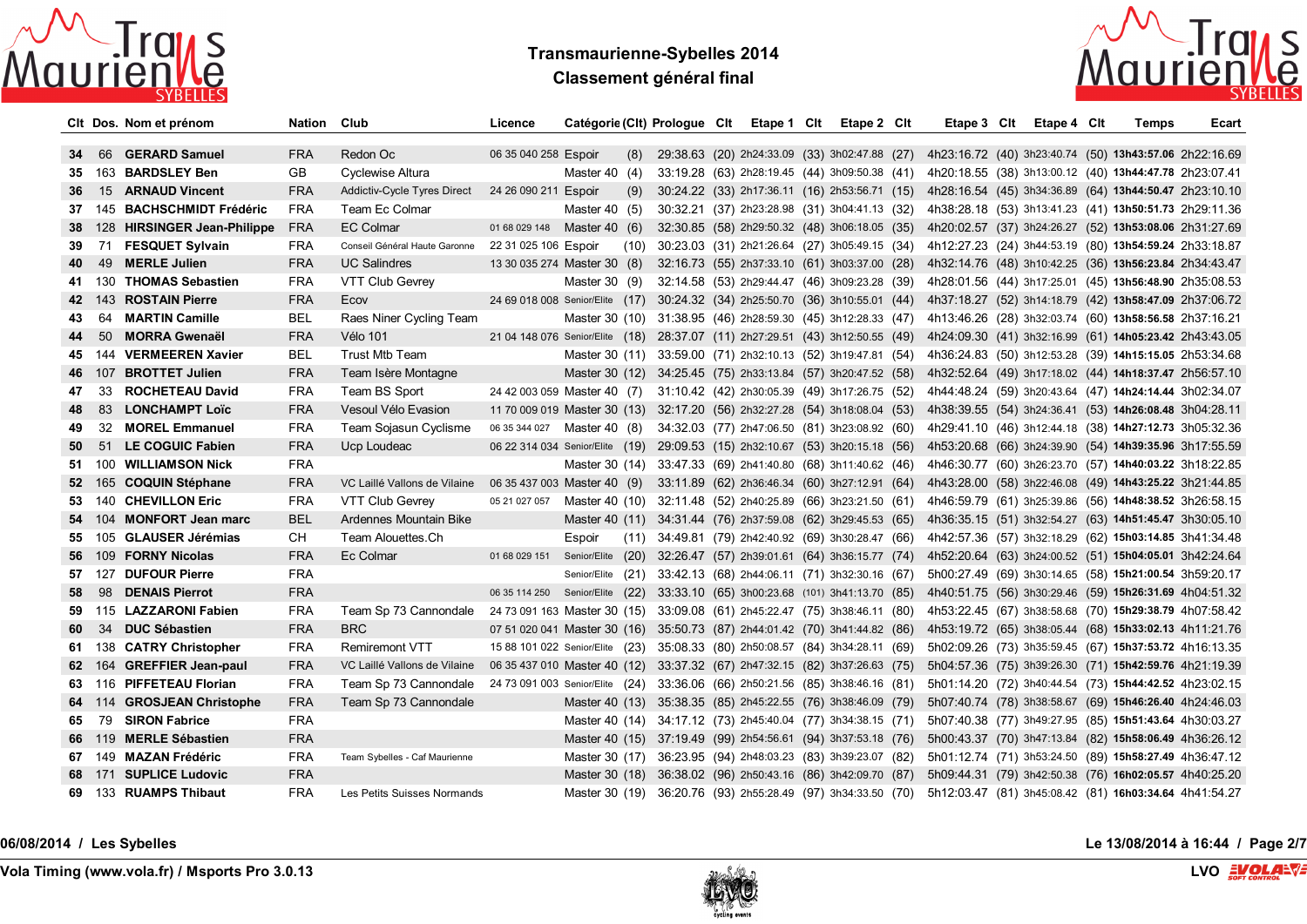

# **Transmaurienne-Sybelles 2014 Classement général final**



|     |        | CIt Dos. Nom et prénom            | Nation Club |                                | Licence       | Catégorie (Clt) Prologue Clt                                                  |  | Etape 1 Clt                                        | Etape 2 Cit | Etape 3 Clt                                               | Etape 4 Cit | <b>Temps</b> | Ecart |
|-----|--------|-----------------------------------|-------------|--------------------------------|---------------|-------------------------------------------------------------------------------|--|----------------------------------------------------|-------------|-----------------------------------------------------------|-------------|--------------|-------|
|     |        | 70 110 CLAUDEL Mickael            | <b>FRA</b>  | La Bresse Triathlon            |               | Senior/Elite (25) 35:28.92 (83) 2h51:33.25 (89) 3h35:27.32 (73)               |  |                                                    |             | 5h05:31.49 (76) 4h00:32.38 (94) 16h08:33.36 4h46:52.99    |             |              |       |
|     | 71 77  | <b>GAULANDEAU Julien</b>          | <b>FRA</b>  | Team Xc63                      |               | 04 63 150 030 Master 30 (20) 33:48.12 (70) 2h44:24.16 (72) 3h34:53.11 (72)    |  |                                                    |             | 5h38:12.40 (97) 3h42:37.79 (74) 16h13:55.58 4h52:15.21    |             |              |       |
|     | 72 9   | <b>BIBOLLET Guy</b>               | <b>FRA</b>  | Team MB Race                   |               | 24 74 007 013 Master 50 (1)                                                   |  | 36:03.76 (89) 2h52:42.83 (90) 3h42:32.01 (88)      |             | 5h11:16.18 (80) 3h52:15.56 (87) 16h14:50.34 4h53:09.97    |             |              |       |
|     |        | 73 161 DEVEY Michel               | <b>FRA</b>  |                                |               | Master 50 $(2)$                                                               |  | 36:37.80 (95) 2h53:37.32 (92) 3h48:12.45 (90)      |             | 5h14:22.22 (82) 3h42:51.83 (77) 16h15:41.62 4h54:01.25    |             |              |       |
|     |        | 74 108 VALDENAIRE Jean christophe | <b>FRA</b>  |                                |               | 15 88 107 015 Master 30 (21) 36:15.73 (90) 2h50:43.87 (87) 3h38:41.43 (78)    |  |                                                    |             | 5h25:07.39 (88) 3h52:21.58 (88) 16h23:10.00 5h01:29.63    |             |              |       |
|     |        | 75 135 CORDIN Simon               | <b>FRA</b>  | Evasion VTT Auxerrois          | 05 89 102 043 | Espoir                                                                        |  | (12) 32:41.97 (59) 2h53:52.15 (93) 3h49:08.25 (92) |             | 5h27:00.57 (90) 3h43:54.43 (78) 16h26:37.37 5h04:57.00    |             |              |       |
|     |        | 76 102 FRANCOIS Laurent           | <b>FRA</b>  | Redon Oc                       | 06 35 040 093 | Master 50 $(3)$                                                               |  | 38:37.14 (109) 2h57:04.57 (98) 3h48:23.06 (91)     |             | 5h15:58.35 (83) 3h48:06.95 (83) 16h28:10.07 5h06:29.70    |             |              |       |
|     |        | 77 113 NELIN Fabien               | <b>FRA</b>  | Team Sp 73 Cannondale          |               | Master 30 (22) 37:56.95 (106) 2h55:08.52 (96) 4h11:12.05 (108)                |  |                                                    |             | 5h04:28.17 (74) 3h39:49.13 (72) 16h28:34.82 5h06:54.45    |             |              |       |
| 78. | 74     | <b>DARCILLON Arnaud</b>           | <b>FRA</b>  | Team A.S.E.S                   |               | Senior/Elite (26) 35:46.86 (86) 2h51:30.62 (88) 3h43:08.92 (89)               |  |                                                    |             | 5h20:58.28 (85) 3h59:49.01 (92) 16h31:13.69 5h09:33.32    |             |              |       |
|     |        | 79 124 THOMAS Hervé               | <b>FRA</b>  | <b>Aventures Sports Nature</b> |               | Master 40 (16) 34:42.19 (78) 2h58:30.88 (99) 3h55:39.99 (95)                  |  |                                                    |             | 5h16:29.31 (84) 3h50:36.88 (86) 16h35:59.25 5h14:18.88    |             |              |       |
| 80. |        | 67 VALLE René                     | <b>FRA</b>  | G-S-Coursan-Narbonne           |               | 13 11 011 005 Master 50 (4)                                                   |  | 35:22.36 (81) 2h52:44.76 (91) 3h41:13.65 (84)      |             | 5h35:29.73 (93) 4h01:42.46 (96) 16h46:32.96 5h24:52.59    |             |              |       |
| 81. |        | 72 SEYNAEVE Bart                  | <b>BEL</b>  | <b>Trust Mtb Team</b>          |               | Master 30 (23) 35:50.76 (88) 2h45:46.50 (78) 3h59:06.01 (98)                  |  |                                                    |             | 5h23:21.56 (87) 4h04:42.02 (98) 16h48:46.85 5h27:06.48    |             |              |       |
|     |        | 82 146 PAJOT Pascal               | <b>FRA</b>  | <b>UC Gien Sport</b>           |               | 18 45 070 108 Master 40 (17) 37:01.95 (98) 2h59:02.24 (100) 3h53:12.61 (93)   |  |                                                    |             | 5h31:08.47 (91) 3h56:04.87 (90) 16h56:30.14 5h34:49.77    |             |              |       |
|     |        | 83 112 LECLUZE Gildas             | <b>FRA</b>  | VC St-Lô-Pont-Hebert           | 17 50 349 111 | Master 30 (24) 37:23.14 (100) 2h54:56.61 (94) 3h57:57.67 (97)                 |  |                                                    |             | 5h25:35.76 (89) 4h05:09.39 (99) 17h01:02.57 5h39:22.20    |             |              |       |
| 84  |        | 52 BRUTIN Pierre                  | <b>FRA</b>  |                                |               | Master 40 (18) 37:25.12 (101) 3h03:42.80 (105) 3h55:22.22 (94)                |  |                                                    |             | 5h31:20.79 (92) 4h11:54.55 (102) 17h19:45.48 5h58:05.11   |             |              |       |
| 85. |        | 167 RENAUD Philippe               | <b>FRA</b>  | Lou Décapadios Baujus          |               | Master 50 $(5)$                                                               |  | 38:43.34 (110) 3h04:47.24 (107) 4h00:05.97 (100)   |             | 5h37:20.55 (96) 4h00:08.22 (93) 17h21:05.32 5h59:24.95    |             |              |       |
| 86. |        | 148 GOBLET Kévin                  | <b>BEL</b>  | Promovelo Lorraine             |               | Senior/Elite (27)                                                             |  | 35:24.13 (82) 3h03:33.33 (104) 4h06:59.64 (103)    |             | 5h48:01.54 (99) 4h02:52.09 (97) 17h36:50.73 6h15:10.36    |             |              |       |
| 87  |        | 69 POTIER Michaël                 | <b>FRA</b>  | La Cabane Sur Le Chien         |               | Master 40 (19) 37:58.09 (107) 3h06:22.06 (109) 4h14:42.20 (113)               |  |                                                    |             | 5h36:18.87 (95) 4h11:24.02 (101) 17h46:45.24 6h25:04.87   |             |              |       |
|     |        | 88 152 TALEC François             | <b>FRA</b>  | Union Cycliste Cholet 49       |               | Senior/Elite (28)                                                             |  | 36:18.77 (92) 3h01:54.72 (103) 4h09:24.01 (106)    |             | 5h21:26.30 (86) 4h38:44.02 (111) 17h47:47.82 6h26:07.45   |             |              |       |
| 89  |        | 91 FOUGEROUSE Gregory             | <b>FRA</b>  | Cvac Vienne                    |               | 24 38 191 271 Master 30 (25) 39:21.15 (112) 3h09:19.42 (110) 4h09:36.34 (107) |  |                                                    |             | 5h52:00.12 (101) 3h57:36.85 (91) 17h47:53.88 6h26:13.51   |             |              |       |
| 90  |        | 60 GRUPONT Ludovic                | <b>FRA</b>  | Snls44                         |               | Master 30 (26) 35:30.69 (84) 3h01:04.70 (102) 4h13:52.82 (110)                |  |                                                    |             | 5h55:20.53 (104) 4h20:28.77 (104) 18h06:17.51 6h44:37.14  |             |              |       |
|     |        | 91 131 RADREAUX François          | <b>FRA</b>  | VTT Club Gevrey                | 05 21 027 034 | Master 30 (27) 37:28.96 (103) 3h05:45.27 (108) 4h05:06.84 (102)               |  |                                                    |             | 5h50:32.48 (100) 4h39:38.99 (112) 18h18:32.54 6h56:52.17  |             |              |       |
| 92. | 68     | EIKELENBOOM Jan-willem NL         |             | <b>Ntfu</b>                    |               | Master 40 (20)                                                                |  | 39:45.78 (113) 3h12:44.72 (113) 4h11:19.86 (109)   |             | 5h54:40.31 (102) 4h24:45.57 (106) 18h23:16.24 7h01:35.87  |             |              |       |
| 93  |        | 73 GAUTIER Francois               | <b>FRA</b>  | Team A.S.E.S                   |               | Master 30 (28) 37:35.20 (104) 3h23:40.40 (123) 4h02:26.43 (101)               |  |                                                    |             | 6h02:05.08 (106) 4h32:20.28 (110) 18h38:07.39 7h16:27.02  |             |              |       |
| 94  | 61     | <b>LEVASSEUR Arnaud</b>           | <b>FRA</b>  | <b>XC Couronne</b>             |               | Master 30 (29) 37:27.43 (102) 3h09:37.74 (111) 4h28:53.62 (116)               |  |                                                    |             | 6h09:26.16 (108) 4h14:26.09 (103) 18h39:51.04 7h18:10.67  |             |              |       |
|     |        | 95 153 KUNSCH Arnaud              | BEL         | Promovelo Lorraine             |               | Senior/Elite (29) 43:26.98 (125) 3h33:35.48 (126) 5h09:09.78 (132)            |  |                                                    |             | 4h52:38.32 (64) 4h49:29.15 (116) 19h08:19.71 7h46:39.34   |             |              |       |
| 96. |        | 134 BOUTEILLE Sébastien           | <b>FRA</b>  | La Cabane Sur Le Chien         |               | Master 40 (21) 40:57.60 (117) 3h13:14.65 (114) 4h41:30.78 (121)               |  |                                                    |             | 6h18:33.29 (111) 4h32:14.60 (109) 19h26:30.92 8h04:50.55  |             |              |       |
| 97  |        | 62 CAGNASSO Thomas                | <b>FRA</b>  |                                |               | Senior/Elite (30) 40:08.66 (114) 3h17:12.88 (116) 4h30:50.45 (117)            |  |                                                    |             | 6h15:24.48 (110) 4h56:18.09 (121) 19h39:54.56 8h18:14.19  |             |              |       |
|     |        | 98 160 MOUTON Patrick             | <b>FRA</b>  | Thionville VTT                 |               | Master 50 $(6)$                                                               |  | 42:26.12 (123) 3h42:01.97 (131) 4h51:36.91 (123)   |             | 6h35:52.85 (116) 4h53:37.59 (117) 20h45:35.44 9h23:55.07  |             |              |       |
| 99  |        | 59 PEREZ André                    | <b>FRA</b>  | Vélo Club Trévoux              |               | Master 50 $(7)$                                                               |  | 42:27.90 (124) 3h36:32.70 (127) 4h51:37.13 (124)   |             | 6h42:32.64 (117) 4h54:33.46 (118) 20h47:43.83 9h26:03.46  |             |              |       |
|     |        | 100 121 POUEDRAS Pascal           | <b>FRA</b>  |                                |               | Master 50 $(8)$                                                               |  | 44:33.41 (127) 3h39:35.31 (128) 4h49:41.60 (122)   |             | 6h49:30.71 (119) 5h04:16.01 (124) 21h07:37.04 9h45:56.67  |             |              |       |
|     |        | 101 101 VINCENT Claude            | <b>FRA</b>  | <b>VTT 973</b>                 |               | Master 40 (22) 45:15.61 (128) 3h43:24.21 (133) 5h08:59.42 (131)               |  |                                                    |             | 6h45:18.03 (118) 5h26:06.43 (127) 21h49:03.70 10h27:23.33 |             |              |       |
|     | 102 84 | <b>SOUPENE Didier</b>             | <b>FRA</b>  |                                |               | Master 50 $(9)$                                                               |  | 45:56.00 (129) 3h52:22.60 (139) 5h05:27.12 (130)   |             | 7h13:07.35 (123) 5h39:56.99 (130) 22h36:50.06 11h15:09.69 |             |              |       |
|     |        | 103 166 SOUPENE Veronique         | <b>FRA</b>  |                                |               | Master 50 (10) 47:55.11 (133) 3h52:22.58 (138) 5h03:19.92 (129)               |  |                                                    |             | 7h02:23.85 (121) 6h01:23.73 (132) 22h47:25.19 11h25:44.82 |             |              |       |
|     | 104 81 | <b>CHAINEAU Frederic</b>          | <b>FRA</b>  |                                |               | Master 40 (23)                                                                |  | 55:34.88 (141) 4h28:32.37 (150) 6h01:49.35 (142)   |             | 6h13:25.49 (109) 5h34:25.20 (129) 23h13:47.29 11h52:06.92 |             |              |       |
|     |        | 105 88 CAPON Stephane             | <b>FRA</b>  |                                |               | Master 40 (24) 46:11.57 (130) 3h45:03.96 (134) 5h13:39.83 (133)               |  |                                                    |             | 8h41:20.00 (125) 5h03:39.68 (122) 23h29:55.04 12h08:14.67 |             |              |       |

**06/08/2014 / Les Sybelles Le 13/08/2014 à 16:44 / Page 3/7**

**Vola Timing (www.vola.fr) / Msports Pro 3.0.13 LVO**

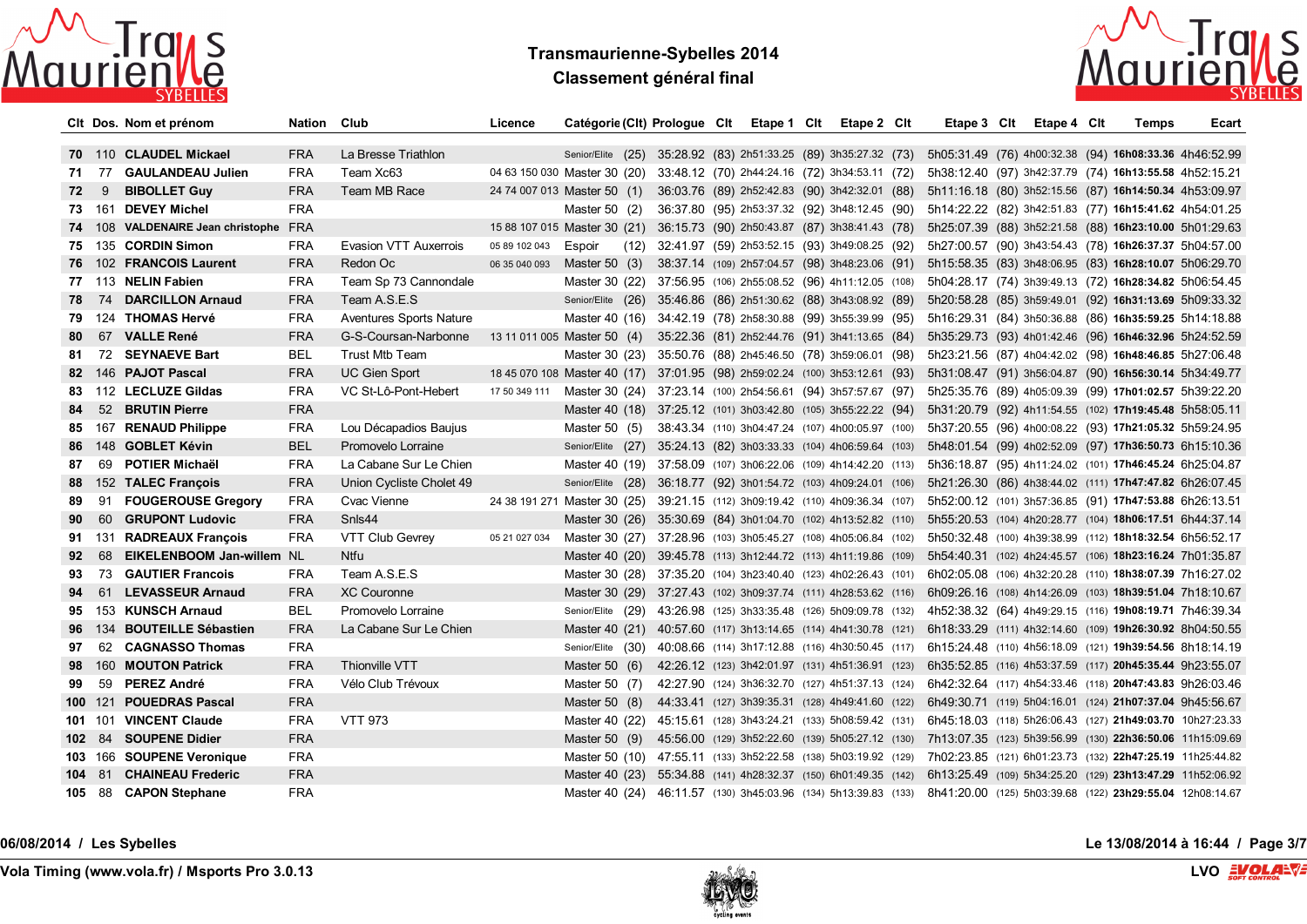

# **Transmaurienne-Sybelles 2014 Classement général final**



|  | CIt Dos. Nom et prénom         | Nation Club |                  | Licence | Catégorie (Clt) Prologue Clt Etape 1 Clt                                                                                     |  |  | Etape 2 Clt | Etape 3 CIt | Etape 4 Clt | Temps | Ecart |
|--|--------------------------------|-------------|------------------|---------|------------------------------------------------------------------------------------------------------------------------------|--|--|-------------|-------------|-------------|-------|-------|
|  |                                |             |                  |         |                                                                                                                              |  |  |             |             |             |       |       |
|  | 106 80 PONTIER Grégory         | <b>FRA</b>  |                  |         | Master 30 (30) 55:34.94 (142) 4h06:07.08 (145) 6h00:01.98 (141) 7h00:34.62 (120) 5h44:10.38 (131) 23h46:29.00 12h24:48.63    |  |  |             |             |             |       |       |
|  | 107 75 BALLANGER Julien        | FRA         | Team A.S.E.S     |         | Senior/Elite (31) 41:00.67 (118) 3h52:57.93 (140) 5h20:54.86 (136) 8h41:20.00 (125) 5h26:05.93 (126) 24h02:19.39 12h40:39.02 |  |  |             |             |             |       |       |
|  | 108 123 BERTRAND William       | <b>FRA</b>  | Crémieu Tc Wheel |         | Master 30 (31) 51:18.47 (138) 3h53:24.42 (141) 5h23:02.05 (137) 8h41:20.00 (125) 5h32:17.19 (128) 24h21:22.13 12h59:41.76    |  |  |             |             |             |       |       |
|  | 109 169 LALANNE Frédéric       | <b>FRA</b>  |                  |         | Master 50 (11) 56:25.17 (143) 4h29:43.19 (151) 6h20:05.53 (145) 6h34:25.47 (115) 6h07:53.53 (134) 24h28:32.89 13h06:52.52    |  |  |             |             |             |       |       |
|  | 110 151 CHERRUAULT Jean-Claude | <b>FRA</b>  |                  |         | Master 50 (12) 48:28.79 (134) 4h20:50.85 (149) 6h01:55.12 (143) 7h41:29.46 (124) 6h03:43.40 (133) 24h56:27.62 13h34:47.25    |  |  |             |             |             |       |       |
|  | 111 122 CELLIER Alexandre      | <b>FRA</b>  | Crémieu Tc Wheel |         | Senior/Elite (32) 53:14.99 (140) 4h01:51.74 (143) 5h57:12.18 (139) 8h41:20.00 (125) 6h14:21.80 (135) 25h48:00.71 14h26:20.34 |  |  |             |             |             |       |       |
|  | 112 89 KRUHELSKI Gery          | <b>FRA</b>  |                  |         | Master 40 (25) 50:45.68 (137) 4h03:54.46 (144) 5h57:12.29 (140) 8h41:20.00 (125) 6h31:28.95 (136) 26h04:41.38 14h43:01.01    |  |  |             |             |             |       |       |

#### **DNS – Absents au départ - Etape 1**

| 70 | <b>RIVIERE Pierre</b>     | <b>FRA</b> | Cso Millau            | 22 12 034 215 Master 30 |
|----|---------------------------|------------|-----------------------|-------------------------|
| 87 | <b>WOHLLEBER Francois</b> | <b>FRA</b> |                       | 24 74 800 022 Master 30 |
|    | 95 REBUFFEL Jean-marc     | <b>FRA</b> | Cap D'ail Vtt Extrain | Master 50               |
|    | 158 ROUX Michel           | <b>FRA</b> | Trollsportcyclo       | Master 50               |
|    | 375 MERMOZ Thierry        | <b>FRA</b> |                       | Master 50               |

## **DNF - Abandons - Etape 1**

| 118 CHRISTAN Vincent | <b>GB</b> | East London Vélo | GBR19850806 Senior/Elite | 36:18.56 (91) | 4h14:26.70 (112) 5h54:47.97 (103) |
|----------------------|-----------|------------------|--------------------------|---------------|-----------------------------------|
|                      |           |                  |                          |               |                                   |

#### **DNS – Absents au départ - Etape 3**

| 120 BERGAR Dominique | FRA VCB Vire          | 17 14 098 171 Master 50 | 38:24.16 (108) 2h46:08.42 (79) 3h39:32.22 (83) |                 |
|----------------------|-----------------------|-------------------------|------------------------------------------------|-----------------|
| 168 MARTY Francois   | FRA Aviron Grenoblois | Master 30               | 31:18.03 (44) 2h36:07.63 (59) 3h14:43.63 (51)  | 3h35:17.38 (65) |

## **DNF - Abandons - Etape 3**

| 16 RAPILLARD Arnaud            | CH.        | Addictiv-Cycle Tyres Direct | SUI19870202 Senior/Elite |              |                                | 29:10.70 (16) 2h12:47.18 (7) 3h10:55.72 (45)     |                  |
|--------------------------------|------------|-----------------------------|--------------------------|--------------|--------------------------------|--------------------------------------------------|------------------|
| 53 GIMENO Cédric               | <b>FRA</b> |                             |                          | Senior/Elite |                                | 42:06.74 (120) 3h49:30.93 (136) 4h55:56.57 (125) | 4h24:18.76 (105) |
| 56 HOUGAARD Henrik             | DK.        |                             |                          | Master 30    |                                | 41:28.47 (119) 3h26:11.23 (125) 4h35:42.02 (118) |                  |
| 93 CHIPPENDALE Chipps          | GB         | Singletrack Magazine        |                          | Master 40    |                                | 47:55.01 (132) 3h54:16.74 (142) 5h16:48.28 (135) | 4h56:11.47 (120) |
| 97 KUBITZ Beate                | <b>GB</b>  | Singletrack Magazine        |                          | Master 40    |                                | 49:15.18 (136) 3h47:59.84 (135) 5h13:44.19 (134) |                  |
| 125 CHARTIER Jérôme            | <b>FRA</b> | Penthievre Vélo Team        | 06 22 406 041 Master 30  |              |                                | 34:18.62 (74) 2h47:04.80 (80) 3h34:20.92 (68)    | 3h35:34.40 (66)  |
| 126 ROCHE CHEVALIER Julien FRA |            | Les Feles De Corbie         |                          | Espoir       |                                | 46:14.31 (131) 3h40:54.69 (129) 5h01:55.31 (128) | 5h14:13.69 (125) |
| 139 BESNARD Damien             | <b>FRA</b> | Evasuin VTT Auxerrois       | 05 89 102 034            | Espoir       | 36:41.52 (97) 3h11:52.97 (112) |                                                  | 3h49:14.31 (84)  |
| 147 ABRY Christophe            | <b>FRA</b> | Sport Aix Trèm              |                          | Master 30    |                                | 30:31.44 (36) 2h34:31.97 (58) 3h10:54.96 (43)    |                  |
| 373 MAMET Alexandre            | <b>FRA</b> | Club Sport La Clusaz        | FRA19760618              | Master 30    |                                |                                                  |                  |

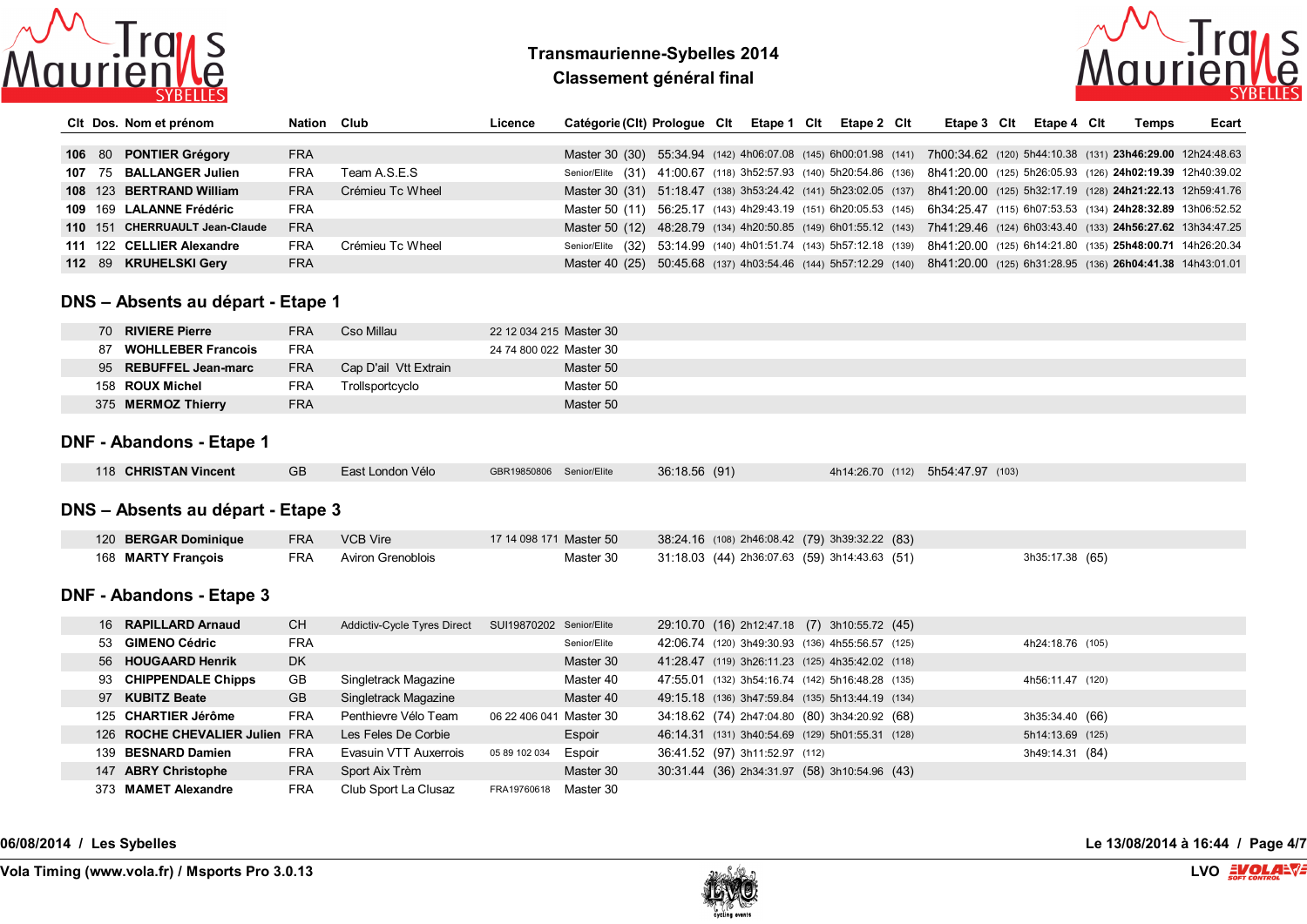

**Classement général final**



|             | CIt Dos. Nom et prénom            | Nation Club |                          | Licence                    | Catégorie (Clt) Prologue Clt Etape 1 Clt |  |                                 | Etape 2 Clt                                      | Etape 3 Clt                                                   | Etape 4 Clt      | Temps | Ecart |
|-------------|-----------------------------------|-------------|--------------------------|----------------------------|------------------------------------------|--|---------------------------------|--------------------------------------------------|---------------------------------------------------------------|------------------|-------|-------|
|             |                                   |             |                          |                            |                                          |  |                                 |                                                  |                                                               |                  |       |       |
|             | 392 CHENEREAU Bastien             | <b>FRA</b>  | Grade 9 Titanium Bikes   |                            | Senior/Elite                             |  |                                 |                                                  |                                                               |                  |       |       |
|             | 396 RERAT Pierre                  | <b>FRA</b>  |                          |                            | Master 40                                |  |                                 | 3h51:31.52 (137) 4h58:55.12 (127)                |                                                               | 4h47:08.89 (115) |       |       |
|             |                                   |             |                          |                            |                                          |  |                                 |                                                  |                                                               |                  |       |       |
|             | DNS - Absents au départ - Etape 4 |             |                          |                            |                                          |  |                                 |                                                  |                                                               |                  |       |       |
| $7^{\circ}$ | <b>SOQUET Antoine</b>             | <b>FRA</b>  | Team MB Race             | 24 74 007 014 Senior/Elite |                                          |  |                                 | 30:09.19 (25) 2h21:05.23 (25) 2h56:27.65 (23)    | 4h26:43.60 (43)                                               |                  |       |       |
|             | 76 ALSTEENS Matthieu              | <b>BEL</b>  | Tenasys                  |                            | Master 30                                |  |                                 | 34:01.51 (72) 2h39:09.02 (65) 3h22:03.94 (59)    | 4h30:29.95 (47)                                               |                  |       |       |
|             | 97 KUBITZ Beate                   | <b>GB</b>   | Singletrack Magazine     |                            | Master 40                                |  |                                 | 49:15.18 (136) 3h47:59.84 (135) 5h13:44.19 (134) |                                                               |                  |       |       |
|             |                                   |             |                          |                            |                                          |  |                                 |                                                  |                                                               |                  |       |       |
|             | <b>DNF - Abandons - Etape 4</b>   |             |                          |                            |                                          |  |                                 |                                                  |                                                               |                  |       |       |
|             | 54 GRAU MARSAL Roger              | <b>ESP</b>  | Unió Ciclista Aiguafreda |                            | Master 30                                |  |                                 |                                                  | 29:24.47 (18) 2h18:32.39 (20) 3h04:07.11 (29) 4h21:14.76 (39) |                  |       |       |
|             | 94 ROUYER Benjamin                | FRA         | Cap D'ail Vtt            |                            | Master 40                                |  | 51:35.74 (139) 4h14:12.36 (147) |                                                  |                                                               |                  |       |       |
|             | 111 BATTAGLINI Philippe           | <b>FRA</b>  | Cap D'ail Vtt            |                            | Master 50                                |  |                                 | 48:51.35 (135) 4h12:48.38 (146) 5h30:07.89 (138) |                                                               |                  |       |       |
|             | 574 MATHIEU Sébastien             | <b>FRA</b>  | VC Laissac               |                            | Master 30                                |  |                                 |                                                  |                                                               |                  |       |       |
|             |                                   |             |                          |                            |                                          |  |                                 |                                                  |                                                               |                  |       |       |

#### **DISQ - Disqualifiés - Etape 4**

| 575 RIERA Jean-Christophe FRA |  | Master 40 |
|-------------------------------|--|-----------|
|-------------------------------|--|-----------|

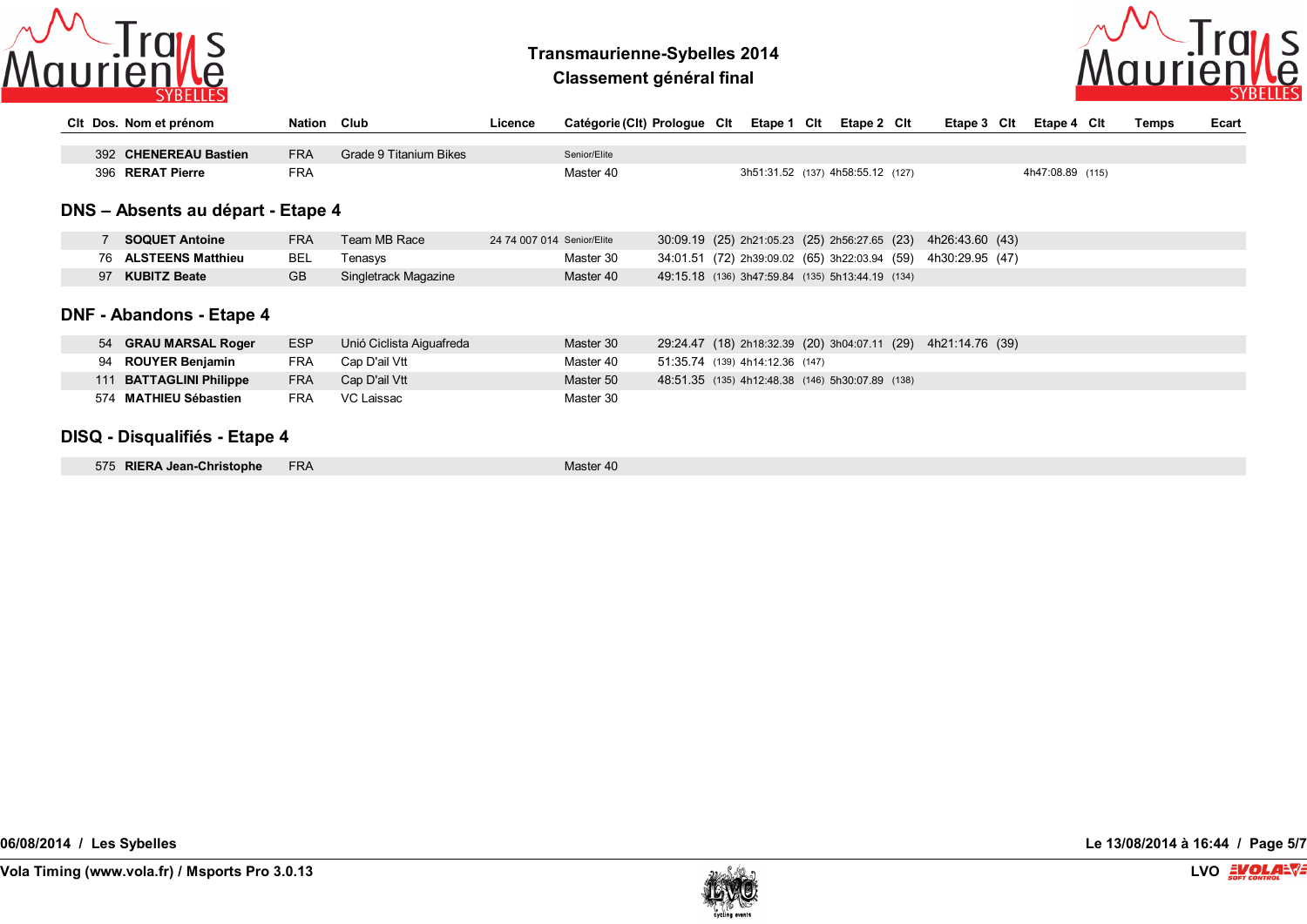

**Classement général final**



|     |     | Cit Dos. Nom et prénom   | <b>Nation Club</b> |                                    | Licence                                                                    | Catégorie (Clt) Prologue Clt |     |          |  | Etape 1 Cit Etape 2 Cit                       | Etape 3 Clt                                            | Etape 4 Clt | Temps                                                  | Ecart    |
|-----|-----|--------------------------|--------------------|------------------------------------|----------------------------------------------------------------------------|------------------------------|-----|----------|--|-----------------------------------------------|--------------------------------------------------------|-------------|--------------------------------------------------------|----------|
|     |     |                          |                    |                                    |                                                                            |                              |     |          |  |                                               |                                                        |             |                                                        |          |
|     |     | <b>Petit Parcours</b>    |                    |                                    |                                                                            |                              |     |          |  |                                               |                                                        |             |                                                        |          |
|     |     |                          |                    |                                    |                                                                            |                              |     |          |  |                                               |                                                        |             |                                                        |          |
|     |     | 430 CHEDALEUX Ronan      | <b>FRA</b>         | Redon Oc                           | 06 35 040 314                                                              | Cadet                        | (1) | 32:16.67 |  | (5) 1h45:13.72 (1) 2h20:47.28 (2)             | 3h20:31.25 (1) 3h09:20.12 (2) 11h08:09.04              |             |                                                        |          |
| 2   |     | 413 LAPIERRE Johann      | FRA                | <b>PPA</b>                         | 32 97 001 081 Junior homme                                                 |                              | (1) |          |  | 31:15.05 (2) 1h47:15.43 (3) 2h27:01.18 (4)    | 3h26:55.14 (3) 3h17:24.22 (4) 11h29:51.02              |             |                                                        | 21:41.98 |
| 3   |     | 435 BOUVIER Valentin     | <b>FRA</b>         | Redon Oc                           | 06 35 040 298 Cadet                                                        |                              | (2) |          |  | 33:17.32 (9) 1h54:28.83 (12) 2h25:58.53 (3)   | 3h44:53.97 (9) 3h12:09.71 (3) 11h50:48.36              |             |                                                        | 42:39.32 |
| 4   |     | 431 LACHIZE Thomas       | <b>FRA</b>         | <b>UC Pontcharra</b>               | 24 38 059 202 Cadet                                                        |                              | (3) |          |  | 32:46.82 (7) 1h50:06.35 (5) 2h30:24.39 (6)    | 3h37:48.59 (6) 3h20:31.08 (7) 11h51:37.23              |             |                                                        | 43:28.19 |
| 5   |     | 418 BOURDON Fanny        | <b>FRA</b>         | Team Look Beaumes de Venise        | 24 74 283 012 Féminine                                                     |                              | (1) |          |  | 33:21.20 (10) 1h50:09.19 (6) 2h33:02.17 (7)   | 3h40:11.06 (7) 3h19:58.36 (6) 11h56:41.98              |             |                                                        | 48:32.94 |
| 6   |     | 417 LESQUIN Nicolas      | FRA                | VC Ruffey Les Echirey              | 05 21 117 027 Junior homme                                                 |                              | (2) |          |  | 32:54.14 (8) 1h53:06.60 (9) 2h39:08.37 (10)   | 3h35:10.11 (4) 3h31:40.91                              |             | (8) 12h12:00.13 1h03:51.09                             |          |
| 7   |     | 434 DORTLAND Pierric     | <b>FRA</b>         | Chambéry Cc                        | 24 73 006 065                                                              | Cadet                        | (4) |          |  | 33:40.96 (11) 1h53:18.60 (10) 2h30:03.67 (5)  | 3h43:45.91 (8) 3h40:33.56 (11) 12h21:22.70 1h13:13.66  |             |                                                        |          |
| 8   |     | 415 PELTIER Abel         | FRA                |                                    |                                                                            | Junior homme                 | (3) |          |  | 35:50.04 (16) 1h56:23.69 (13) 2h39:41.60 (12) |                                                        |             | 3h36:34.96 (5) 3h37:39.11 (10) 12h26:09.40 1h18:00.36  |          |
| 9   |     | 461 FAURE Guillaume      | <b>FRA</b>         |                                    |                                                                            | Promotion (1)                |     |          |  | 35:17.27 (14) 1h52:57.64 (8) 2h34:46.00 (8)   |                                                        |             | 3h50:44.70 (12) 3h45:37.42 (14) 12h39:23.03 1h31:13.99 |          |
| 10  |     | 410 DUBOIS Jean          | FRA                | Oust Lanvaux VTT                   | 06 56 317 094 Junior homme (4)                                             |                              |     |          |  | 36:32.37 (18) 2h00:43.59 (14) 2h46:49.58 (17) | 3h49:27.14 (11) 3h35:30.80 (9) 12h49:03.48 1h40:54.44  |             |                                                        |          |
| 11  |     | 411 KERVRAN--SNOZZI Léo  | <b>FRA</b>         | <b>Clic VTT</b>                    | 24 73 266 033 Junior homme (5)                                             |                              |     |          |  | 34:47.67 (13) 2h03:36.47 (16) 2h40:57.76 (14) | 3h52:29.87 (13) 4h06:29.14 (23) 13h18:20.91 2h10:11.87 |             |                                                        |          |
| 12  |     | 456 PARIS Guillaume      | FRA                | Troyes Aube Cyclisme               | 07 10 001 004 Promotion (2)                                                |                              |     |          |  | 32:32.87 (6) 2h04:09.45 (17) 2h40:07.23 (13)  | 4h08:17.04 (18) 4h01:52.46 (22) 13h26:59.05 2h18:50.01 |             |                                                        |          |
| 13  |     | 449 PIALAT Serge         | <b>FRA</b>         | Team Annecy CC                     | 24 74 009 027 Promotion (3)                                                |                              |     |          |  | 37:21.34 (20) 2h05:05.59 (21) 2h52:04.74 (19) | 4h07:00.67 (15) 3h49:39.47 (15) 13h31:11.81 2h23:02.77 |             |                                                        |          |
| 14  |     | 452 ENJOLRAS Valentin    | <b>FRA</b>         | Team Xc63                          | 04 63 150 044 Promotion (4)                                                |                              |     |          |  | 39:45.79 (26) 2h04:42.08 (19) 2h56:30.00 (23) | 4h07:14.54 (16) 3h54:38.60 (19) 13h42:51.01 2h34:41.97 |             |                                                        |          |
| 15  |     | 460 LAPORTE Thibault     | <b>FRA</b>         |                                    |                                                                            | Promotion (5)                |     |          |  | 39:53.26 (27) 2h04:28.31 (18) 2h49:58.33 (18) | 4h21:09.85 (23) 3h51:12.01 (17) 13h46:41.76 2h38:32.72 |             |                                                        |          |
| 16  |     | 419 GIOVANE Sophie       | FRA                | <b>Addictiv-Cycle Tyres Direct</b> | 21 84 239 035 Faster                                                       |                              | (1) |          |  | 36:21.01 (17) 2h05:04.50 (20) 2h55:26.02 (20) | 4h11:57.77 (20) 4h00:31.23 (20) 13h49:20.53 2h41:11.49 |             |                                                        |          |
| 17  | 464 | <b>PANNETIER Lucas</b>   | <b>FRA</b>         | US Vern                            | 06 35 091 015 Promotion (6)                                                |                              |     |          |  | 37:18.86 (19) 2h13:50.73 (25) 3h01:06.06 (24) | 4h13:01.70 (21) 3h50:11.68 (16) 13h55:29.03 2h47:19.99 |             |                                                        |          |
| 18  |     | 412 DORNE Kyrian         | <b>FRA</b>         | Co7laux                            |                                                                            | Junior homme                 | (6) |          |  | 39:55.03 (28) 2h14:20.81 (26) 2h56:25.86 (22) |                                                        |             | 4h10:39.75 (19) 4h01:02.43 (21) 14h02:23.88 2h54:14.84 |          |
| 19  |     | 414 FLAMMIER Loris       | <b>FRA</b>         | <b>MLD VTT</b>                     | 24 73 342 008 Junior homme                                                 |                              | (7) |          |  | 44:58.73 (41) 2h18:05.46 (33) 2h56:25.80 (21) | 4h07:17.47 (17) 4h16:30.65 (25) 14h23:18.11 3h15:09.07 |             |                                                        |          |
| 20  | 420 | <b>DEFIX Anne-claire</b> | <b>FRA</b>         | Team C2S VTT                       | 24 38 072 113 Féminine                                                     |                              | (2) |          |  | 42:25.00 (33) 2h15:03.32 (28) 3h16:52.42 (33) | 4h21:12.20 (24) 4h16:40.69 (26) 14h52:13.63 3h44:04.59 |             |                                                        |          |
| 21  |     | 458 NAEGELE Eric         | <b>CH</b>          |                                    |                                                                            | Promotion (7)                |     |          |  | 39:33.50 (25) 2h15:05.09 (31) 3h15:30.83 (31) | 4h44:21.11 (28) 4h20:58.81 (27) 15h15:29.34 4h07:20.30 |             |                                                        |          |
| 22  |     | 433 LECORDONNIER Ronan   | FRA                | Roue D'or Conflanaise              | 12 78 210 151 Cadet                                                        |                              | (5) |          |  | 39:11.63 (23) 2h15:03.56 (29) 3h03:22.00 (25) | 4h47:47.79 (29) 4h37:30.60 (30) 15h22:55.58 4h14:46.54 |             |                                                        |          |
| 23  |     | 454 TROUILLET Philippe   | <b>FRA</b>         | Cyclos Cuille                      |                                                                            | Promotion (8)                |     |          |  | 42:06.53 (32) 2h23:02.55 (36) 3h21:12.64 (34) | 4h57:53.80 (37) 4h26:29.59 (28) 15h50:45.11 4h42:36.07 |             |                                                        |          |
| 24. |     | 422 CHARTIER Martines    | <b>FRA</b>         | Penthievre Vélo Team               | 06 22 406 040 Faster                                                       |                              | (2) |          |  | 41:38.85 (31) 2h22:10.68 (35) 3h21:14.57 (35) | 4h57:18.12 (36) 4h44:33.93 (34) 16h06:56.15 4h58:47.11 |             |                                                        |          |
|     |     | 467 FRELLSEN Henrik      | DK.                | Frellsen Kaffe                     |                                                                            | Promotion (9)                |     |          |  | 43:47.84 (38) 2h39:28.86 (45) 3h53:06.20 (47) | 4h31:54.17 (26) 4h27:01.88 (29) 16h15:18.95 5h07:09.91 |             |                                                        |          |
| 26  |     | 459 FORT Xavier          | <b>FRA</b>         | UC Passy Mont Blanc                | 24 74 078 217 Promotion (10)                                               |                              |     |          |  | 42:29.60 (34) 2h30:29.22 (38) 3h25:36.30 (37) | 4h53:30.02 (33) 4h43:31.12 (32) 16h15:36.26 5h07:27.22 |             |                                                        |          |
| 27  |     | 409 BULTEAU Yann         | <b>FRA</b>         |                                    |                                                                            | Junior homme                 | (8) |          |  | 43:22.49 (36) 2h24:04.99 (37) 3h24:01.03 (36) | 4h53:29.71 (32) 4h51:35.06 (38) 16h16:33.28 5h08:24.24 |             |                                                        |          |
| 28  |     | 436 BLENGINI Loris       | FRA                | <b>UC Grimaud</b>                  | 08 83 080 201                                                              | Cadet                        | (6) |          |  | 37:38.39 (21) 2h13:01.76 (24) 3h10:09.58 (28) | 4h51:17.84 (31) 5h32:21.63 (49) 16h24:29.20 5h16:20.16 |             |                                                        |          |
| 29  |     | 424 CATTOEN Julia        | <b>FRA</b>         |                                    |                                                                            | Féminine (3)                 |     |          |  | 44:58.48 (40) 2h33:38.24 (40) 3h38:13.13 (43) | 4h54:36.18 (34) 4h46:09.00 (35) 16h37:35.03 5h29:25.99 |             |                                                        |          |
| 30  |     | 423 DE BERNARDO Cécile   | <b>FRA</b>         |                                    |                                                                            | Féminine (4)                 |     |          |  | 46:38.71 (44) 2h34:00.11 (41) 3h27:28.08 (39) | 5h14:42.19 (39) 4h52:12.93 (39) 16h55:02.02 5h46:52.98 |             |                                                        |          |
| 31  |     | 465 SIMON Louis          | <b>FRA</b>         |                                    |                                                                            | Promotion (11)               |     |          |  | 44:06.75 (39) 2h41:36.10 (49) 3h33:32.47 (41) |                                                        |             | 5h27:48.76 (40) 5h22:25.27 (45) 17h49:29.35 6h41:20.31 |          |
| 32  |     | 463 PANNETIER Michel     | <b>FRA</b>         | US Vern                            | 06 35 091 119 Promotion (12)                                               |                              |     |          |  | 45:53.63 (42) 2h39:45.85 (47) 3h56:01.88 (50) | 5h14:21.87 (38) 5h26:10.28 (47) 18h02:13.51 6h54:04.47 |             |                                                        |          |
| 33  |     | 462 BLENGINI Yves        | <b>FRA</b>         | <b>UC Grimaud</b>                  | 08 83 080 175 Promotion (13)                                               |                              |     |          |  | 43:42.40 (37) 2h37:28.71 (43) 3h38:03.07 (42) | 5h37:50.53 (43) 5h32:21.53 (48) 18h09:26.24 7h01:17.20 |             |                                                        |          |
| 34  |     | 455 ROUSSEAU Lionel      | FRA                | Carquefou Bmx                      | 03 44 633 400 Promotion (14) 47:33.49 (46) 2h56:43.46 (51) 3h45:51.39 (44) |                              |     |          |  |                                               | 5h34:30.52 (42) 5h24:14.75 (46) 18h28:53.61 7h20:44.57 |             |                                                        |          |

**06/08/2014 / Les Sybelles Le 13/08/2014 à 16:44 / Page 6/7**